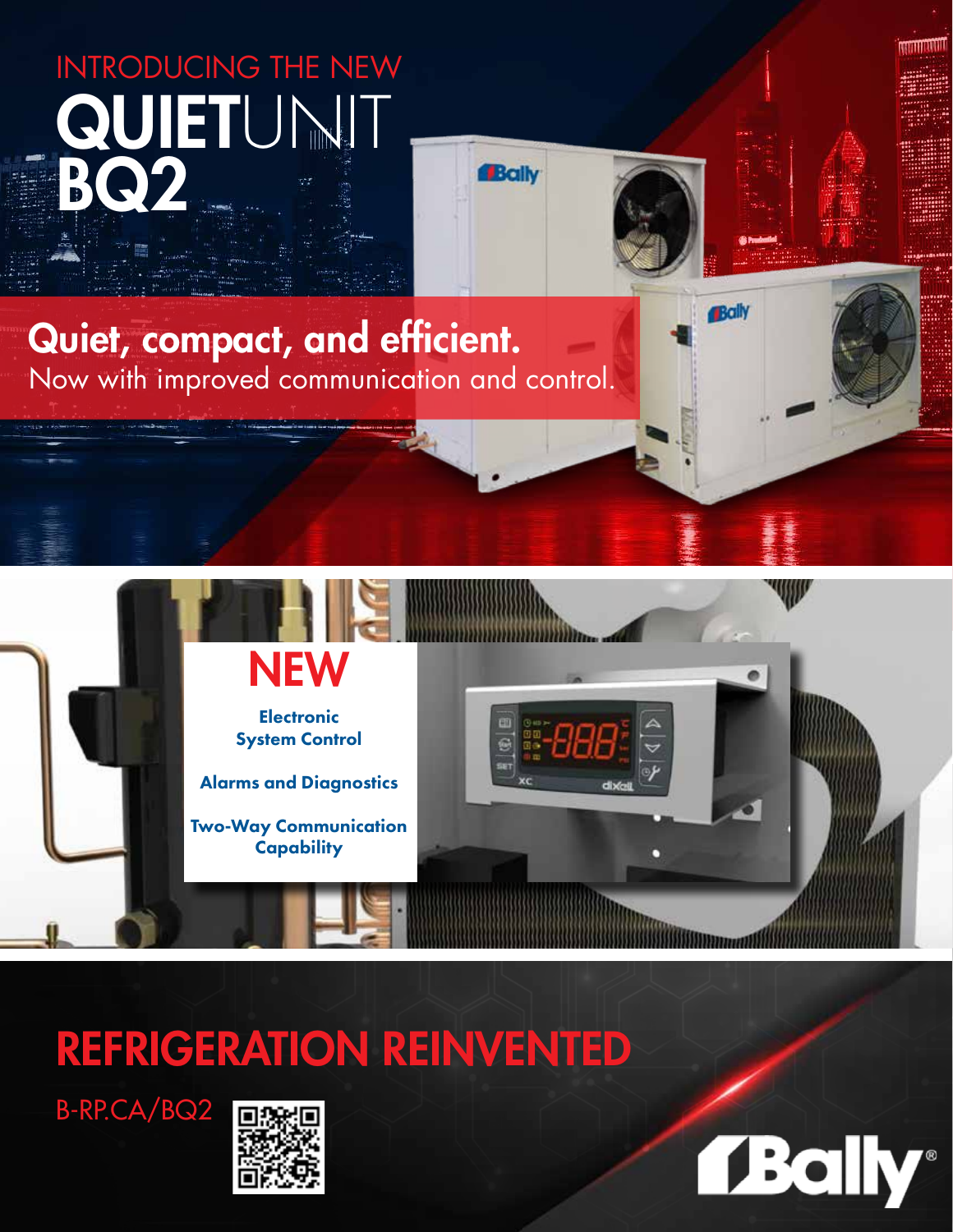

#### STANDARD FEATURES

- Compatible with low GWP refrigerants
- Copeland scroll compressors (except on 006H8 model)
- Heavy duty weatherproof construction
- Painted cabinet
- High efficiency enhanced tube and fin condenser design
- Gold Coat<sup>™</sup> fins (epoxy coating)
- High efficiency variable speed EC motor as head pressure control
- Sealed liquid line filter drier and sight glass
- Heated and insulated receiver
- Suction accumulator (low temperature models)
- Liquid injection (low temperature models)
- Discharge temp sensor (low temperature models)
- Crankcase heater
- Fixed high pressure control
- Dixell XC35CX condensing unit controller
- Unit leak tested and shipped with helium holding charge
- Receiver with fusible plug and liquid shut-off valve
- Suction and discharge service valves

## **SMARTVA INTUITIVE EVAPORATOR CONTROL TECHNOLOGY**





\* Dependent upon numerous factors, please refer to product documentation for complete details For Complete Details, Refer to Bulletin B40-BQD-PDS or visit b-rp.ca/bq2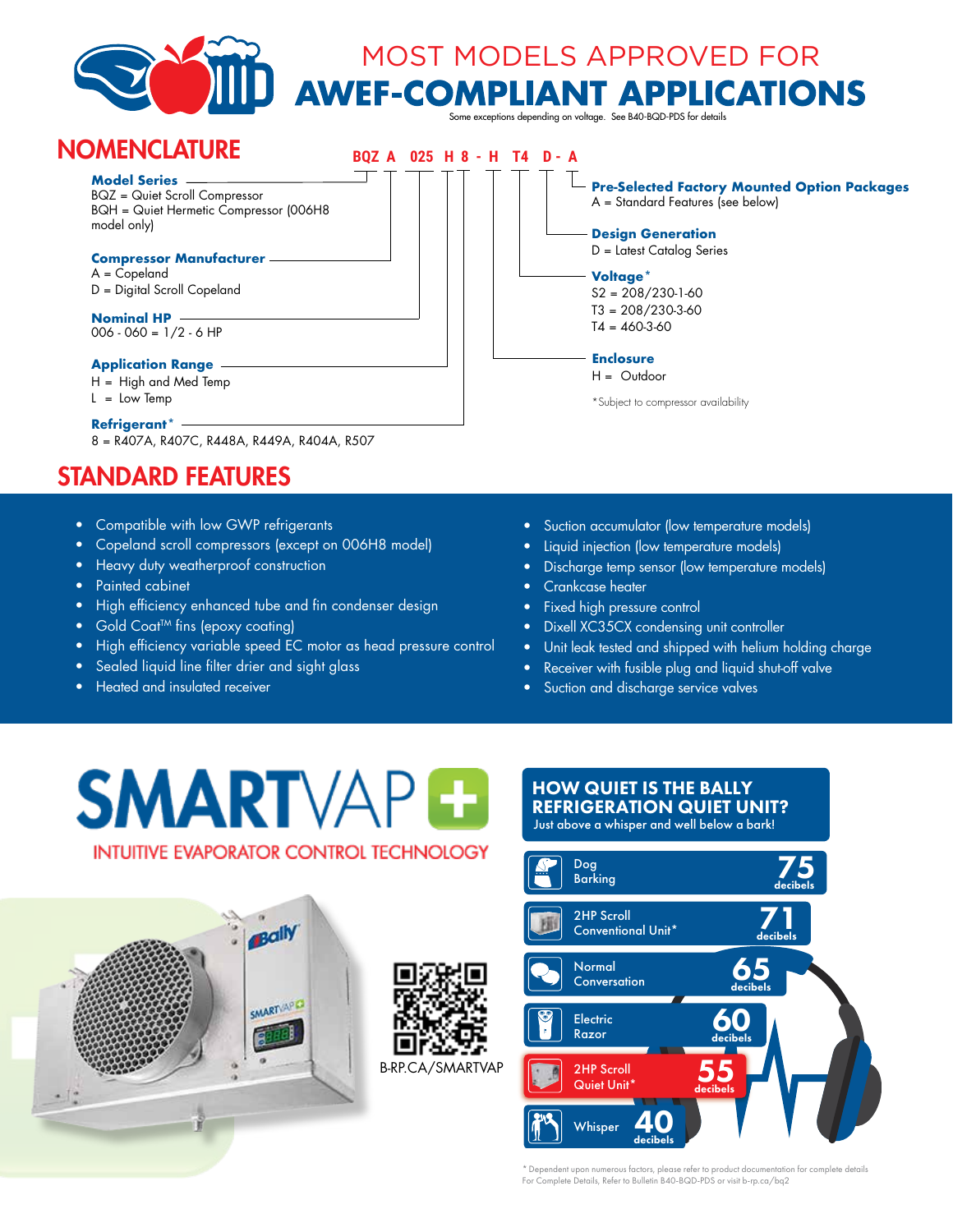### SELECTION CAPACITY DATA - HIGH AND MEDIUM TEMPERATURE

| <b>Model</b>     | <b>Compressor</b> | Capacity 25° SST @ 95° Ambient |              |              |              | <b>Available Voltages</b> |                  |              | SOUND dBA @ 10 ft.                              |                                                                                              | Width         | <b>Depth</b>  | Height        | Approx.<br><b>Shipping</b><br>Weight |
|------------------|-------------------|--------------------------------|--------------|--------------|--------------|---------------------------|------------------|--------------|-------------------------------------------------|----------------------------------------------------------------------------------------------|---------------|---------------|---------------|--------------------------------------|
|                  |                   | <b>R448A</b><br><b>R449A</b>   | <b>R404A</b> | <b>R407A</b> | <b>R407C</b> | $208 -$<br>230/1          | $208 -$<br>230/3 | 460/3        | With<br><b>Compressor</b><br><b>Compartment</b> | <b>Without</b><br>Sound Insulated Sound Insulated<br><b>Compressor</b><br><b>Compartment</b> | <b>Inches</b> | <b>Inches</b> | <b>Inches</b> | Lbs.                                 |
| BOHA006H8        | <b>RST45C2E</b>   | 6520                           | 6790         | n/a          | n/a          | $\checkmark$              |                  |              | 55                                              | 58                                                                                           | 48 1/8        | 18 3/4        | 29 1/4        | 250                                  |
| <b>BOZA007H8</b> | ZB06KAE           | 7620                           | 7930         | 7430         | n/a          | ✓                         | ✓                |              | 55                                              | 58                                                                                           | 48 1/8        | 18 3/4        | 29 1/4        | 260                                  |
| <b>BOZA008H8</b> | ZB07KAE           | 9020                           | 9460         | 9030         | n/a          | $\checkmark$              | $\checkmark$     |              | 55                                              | 58                                                                                           | 48 1/8        | 18 3/4        | 29 1/4        | 260                                  |
| <b>BOZA009H8</b> | ZB08KAE           | 10500                          | 10600        | 10500        | 9690         | $\checkmark$              | ✓                |              | 55                                              | 58                                                                                           | 48 1/8        | 18 3/4        | 29 1/4        | 260                                  |
| <b>BOZA010H8</b> | ZS09KAE           | 11100                          | 11900        | 11700        | 11300        | $\checkmark$              |                  | $\checkmark$ | 55                                              | 58                                                                                           | 48 1/8        | 18 3/4        | 29 1/4        | 265                                  |
| <b>BOZA011H8</b> | ZS11KAE           | 13200                          | 13900        | 13900        | 13400        | $\checkmark$              | $\checkmark$     | $\checkmark$ | 56                                              | 59                                                                                           | 48 1/8        | 18 3/4        | 29 1/4        | 265                                  |
| <b>BOZA015H8</b> | ZS13KAE           | 15000                          | 16800        | 15500        | 15100        | $\checkmark$              | $\checkmark$     | $\checkmark$ | 56                                              | 59                                                                                           | 48 1/8        | 18 3/4        | 29 1/4        | 275                                  |
| <b>BQZA020H8</b> | ZS15KAE           | 17700                          | 19600        | 18500        | 18000        | ✓                         | $\checkmark$     | ✓            | 56                                              | 59                                                                                           | 48 1/8        | 18 3/4        | 29 1/4        | 275                                  |
| <b>BOZA025H8</b> | ZS19KAE           | 19700                          | 21200        | 21000        | 20100        | $\checkmark$              | ✓                | ✓            | 56                                              | 59                                                                                           | 48 1/8        | 18 3/4        | 29 1/4        | 275                                  |
| <b>BOZA030H8</b> | ZS21KAE           | 27300                          | 27900        | 26600        | 26700        | $\checkmark$              | $\checkmark$     | ✓            | 58                                              | 61                                                                                           | 48 1/8        | 18 3/4        | 29 1/4        | 285                                  |
| <b>BOZA035H8</b> | ZS26KAE           | 31100                          | 32500        | 31900        | 31000        | ✓                         | $\checkmark$     | ✓            | 58                                              | 61                                                                                           | 48 1/8        | 18 3/4        | 51 7/8        | 480                                  |
| <b>BOZA040H8</b> | ZS29KAE           | 36500                          | 36200        | 34900        | 34500        | $\checkmark$              | $\checkmark$     | $\checkmark$ | 58                                              | 61                                                                                           | 48 1/8        | 18 3/4        | 51 7/8        | 480                                  |
| <b>BOZA045H8</b> | ZS33KAE           | 39600                          | 39400        | 38600        | 37500        | $\checkmark$              | $\checkmark$     | $\checkmark$ | 58                                              | 61                                                                                           | 48 1/8        | 18 3/4        | 51 7/8        | 515                                  |
| <b>BOZA050H8</b> | ZB38KCE           | 43900                          | 43300        | 45000        | 42200        |                           | ✓                | ✓            | 59                                              | 62                                                                                           | 48 1/8        | 18 3/4        | 51 7/8        | 515                                  |
| <b>BOZA060H8</b> | ZB45KCE           | 51600                          | 50600        | 51300        | 50000        |                           | ✓                |              | 59                                              | 62                                                                                           | 48 1/8        | 18 3/4        | 51 7/8        | 520                                  |

#### SELECTION CAPACITY DATA - LOW TEMPERATURE

| Model            | <b>Compressor</b> | Capacity -20° SST @ 95° Ambient | <b>Available Voltages</b> |              |                  | SOUND dBA @ 10 ft. |              | Width                                                                     | <b>Depth</b>                                                                 | <b>Height</b> | Approx.<br><b>Shipping</b><br>Weight |               |      |
|------------------|-------------------|---------------------------------|---------------------------|--------------|------------------|--------------------|--------------|---------------------------------------------------------------------------|------------------------------------------------------------------------------|---------------|--------------------------------------|---------------|------|
|                  |                   | <b>R448A</b><br><b>R449A</b>    | <b>R404A</b>              | <b>R407A</b> | $208 -$<br>230/1 | $208 -$<br>230/3   | 460/3        | With<br><b>Sound Insulated</b><br><b>Compressor</b><br><b>Compartment</b> | <b>Without Sound</b><br><b>Insulated</b><br><b>Compressor</b><br>Compartment | <b>Inches</b> | <b>Inches</b>                        | <b>Inches</b> | Lbs. |
| <b>BQZA008L8</b> | ZF04KAE           | n/a                             | 3350                      | n/a          | ✓                | ✓                  | $\checkmark$ | 53                                                                        | 56                                                                           | 48 1/8        | 18 3/4                               | 29 1/4        | 280  |
| <b>BQZA010L8</b> | ZF04KAE           | 4090                            | 4440                      | 3860         | ✓                | ✓                  | ✓            | 53                                                                        | 56                                                                           | 48 1/8        | 18 3/4                               | 29 1/4        | 280  |
| <b>BQZA015L8</b> | ZF05KAE           | 4840                            | 5390                      | 4550         | $\checkmark$     |                    |              | 53                                                                        | 56                                                                           | 48 1/8        | 18 3/4                               | 29 1/4        | 280  |
| <b>BQZA020L8</b> | ZB07KAE           | 7430                            | 8160                      | 7320         | $\checkmark$     | ✓                  | v            | 53                                                                        | 56                                                                           | 48 1/8        | 18 3/4                               | 29 1/4        | 280  |
| <b>BQZA025L8</b> | ZF08K4E           | 8810                            | 9740                      | 8310         | ✓                | ✓                  | $\checkmark$ | 54                                                                        | 57                                                                           | 48 1/8        | 18 3/4                               | 29 1/4        | 290  |
| BQZA030L8        | ZF09K4E           | 9770                            | 10800                     | 9330         | ✓                | ✓                  | $\checkmark$ | 55                                                                        | 58                                                                           | 48 1/8        | 18 3/4                               | 29 1/4        | 290  |
| <b>BQZA035L8</b> | <b>ZF11K4E</b>    | 12000                           | 13000                     | 11400        | ✓                | ✓                  | $\checkmark$ | 55                                                                        | 58                                                                           | 48 1/8        | 18 3/4                               | 29 1/4        | 290  |
| <b>BQZA045L8</b> | <b>ZF13K4E</b>    | 14100                           | 15400                     | 13700        | ✓                | ✓                  | ✓            | 59                                                                        | 61                                                                           | 48 1/8        | 18 3/4                               | 51 7/8        | 490  |
| <b>BQZA055L8</b> | <b>ZF15K4E</b>    | 17400                           | 19100                     | 16800        | ✓                |                    |              | 59                                                                        | 61                                                                           | 48 1/8        | 18 3/4                               | 51 7/8        | 500  |
| <b>BQZA060L8</b> | <b>ZF18K4E</b>    | 20900                           | 22400                     | 19400        |                  |                    |              | 59                                                                        | 61                                                                           | 48 1/8        | 18 3/4                               | 51 7/8        | 510  |

**Variable speed EC Motor** 





**Heavy Duty, Weather-Proof**